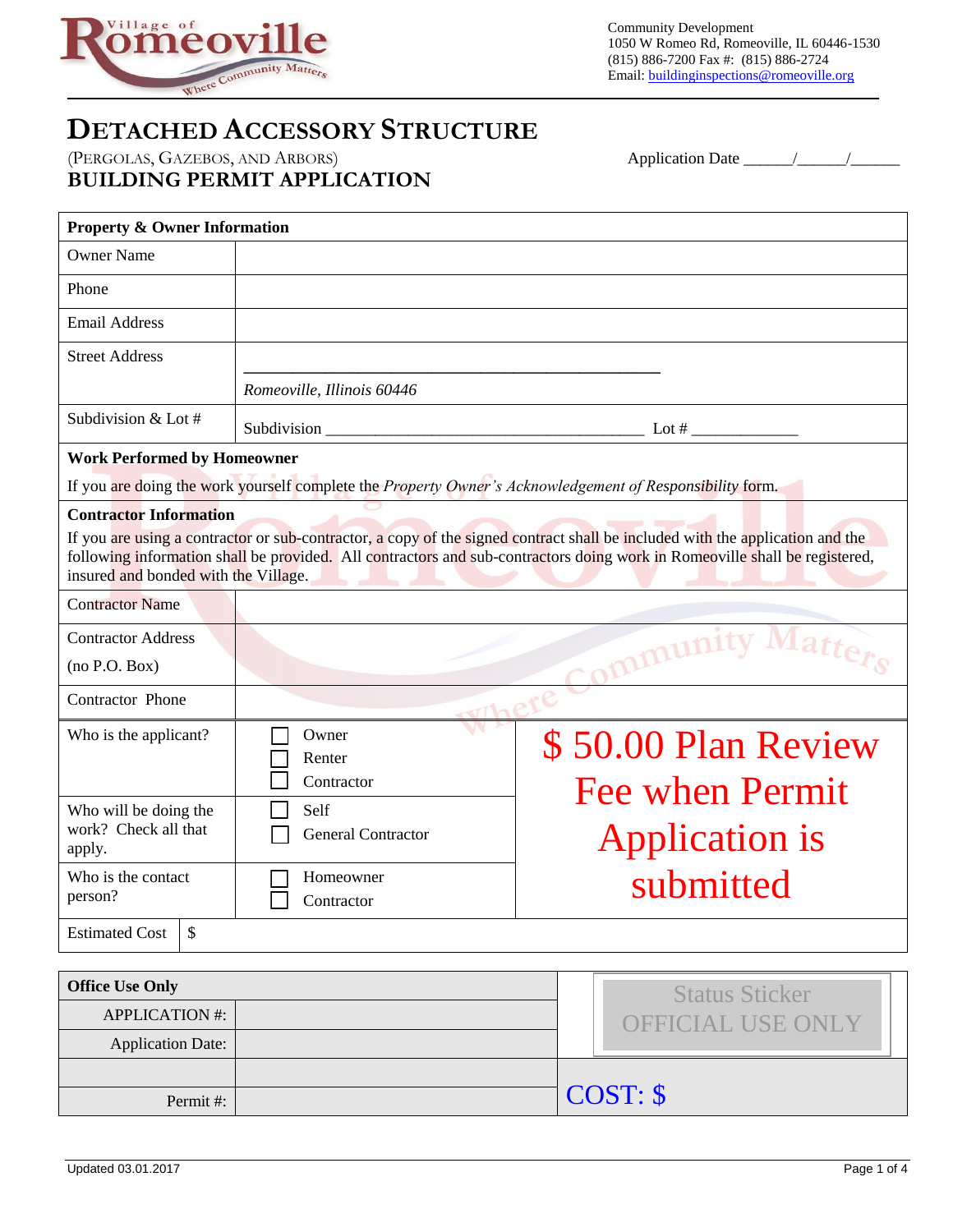Use this form and checklist as you plan your structure to ensure that you include all information needed to review your application.

This form should be used for all freestanding accessory structures (that are not attached to the home) except storage sheds, pools, and garages.

| Requirement                                                                                                                                                                                                                                      |  |  | $\checkmark$ to confirm that you have shown    | <b>Office Use</b> |
|--------------------------------------------------------------------------------------------------------------------------------------------------------------------------------------------------------------------------------------------------|--|--|------------------------------------------------|-------------------|
| You shall submit a Plat of Survey or scaled plot plan which<br>shows all structures on the lot, including the home, decks,<br>porches, sheds, garages, pools, gazebos, etc. The structures shall<br>be drawn to scale, labeled, and dimensioned. |  |  | all structures                                 |                   |
| The proposed structure shall be shown. It shall be labeled and<br>dimensioned.                                                                                                                                                                   |  |  | the proposed structure                         |                   |
| Refer to the<br>attached table<br>Street<br>to determine<br>where your<br>h<br>structure may<br>be located.<br>Sbrei<br>YARDS<br>a: Front<br>d<br>b: Rear<br>c: Sido<br>d: Corner Side                                                           |  |  | the structure located in allowable<br>yard     |                   |
| The structure shall be not less than 10 feet from the nearest point<br>on the home.                                                                                                                                                              |  |  | the distance from the home                     |                   |
| The structure shall be not less than least 5 feet from any<br>freestanding structure (such as a pool or gazebo).                                                                                                                                 |  |  | the distance to each freestanding<br>structure |                   |
| The structure may not be on an easement, except with the written<br>permission of the Village and all utility companies having rights<br>to the easement. (See 'Understanding Your Plat of Survey<br>Handout & Easement Sign-Off Handout)        |  |  | the structure not located on any<br>easement   |                   |
| The structure shall be not less than 5 feet from each side property<br>line.                                                                                                                                                                     |  |  | the distance to each side property<br>line     |                   |
| The structure shall be not less than 10 feet from the rear property<br>line.<br>However, if the property is zoned R-5A (Hampton Park, Poplar<br>Ridge & Honey Tree Unit 5), the structure shall be at least 7 feet<br>to the rear property line. |  |  | the distance to the rear property<br>line      |                   |
| The structure cannot be greater than one-story in height.                                                                                                                                                                                        |  |  | a one-story structure                          |                   |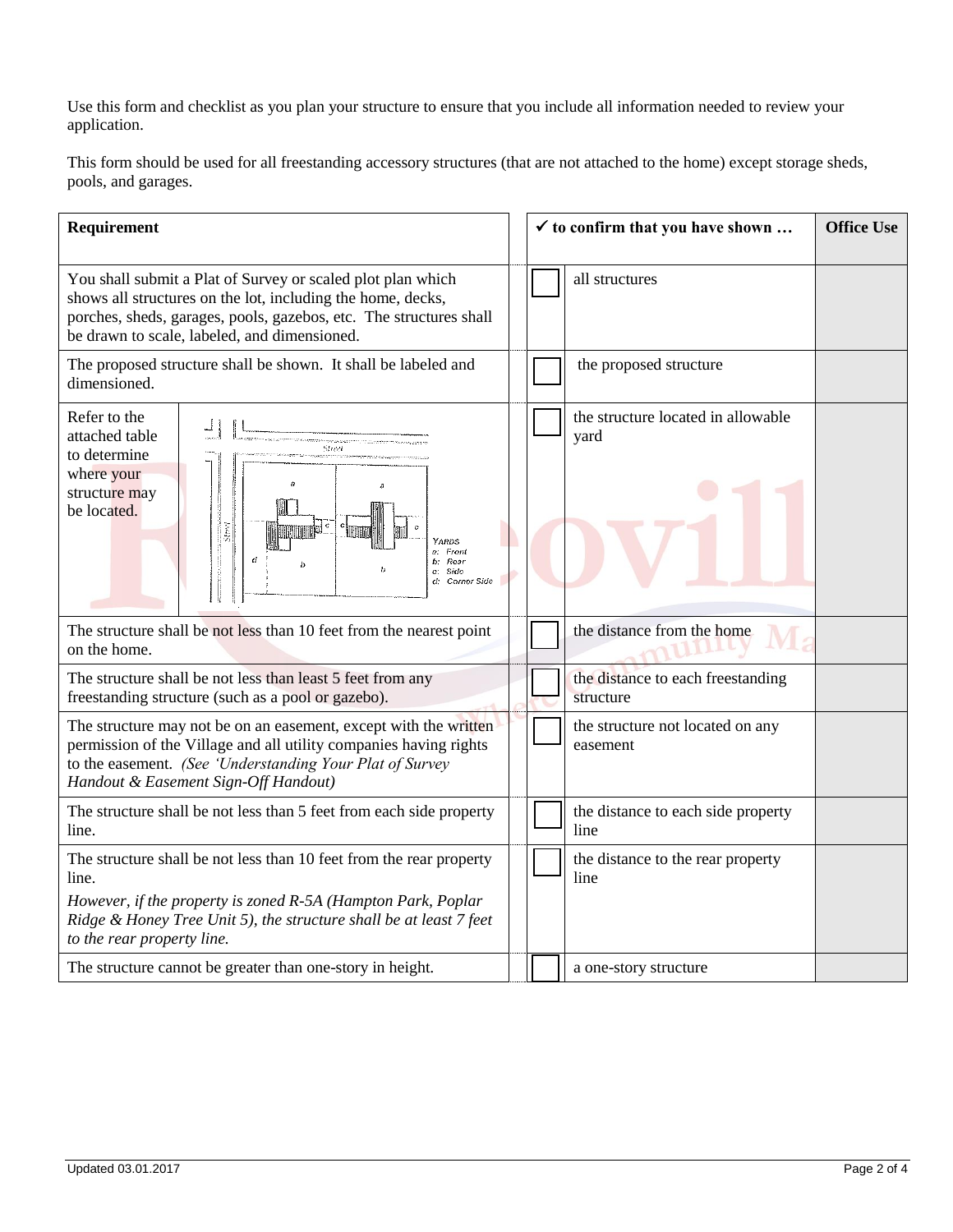| Requirement                                                                                          |                                                                                                                                                                          |  | Fill in the blanks.                                   | <b>Office Use</b> |
|------------------------------------------------------------------------------------------------------|--------------------------------------------------------------------------------------------------------------------------------------------------------------------------|--|-------------------------------------------------------|-------------------|
| a                                                                                                    | The total height of the structure<br>cannot exceed 15 feet from the<br>pad to the ridge $(a)$ nor can it be<br>more that 9 feet from pad to the<br>finished wall $(b)$ . |  | Height from floor to eave: Feet<br>Total height: Feet |                   |
| In total, no more that 50% of the property can be covered with<br>building, structures, or pavement. |                                                                                                                                                                          |  | Lot coverage: $\frac{\%}{\%}$                         |                   |

## **Construction Requirements**

|                                                                                                                                                                                                                                                                                                                                                                                                                                                                  | <b>Use</b> |
|------------------------------------------------------------------------------------------------------------------------------------------------------------------------------------------------------------------------------------------------------------------------------------------------------------------------------------------------------------------------------------------------------------------------------------------------------------------|------------|
| <b>General Requirements</b>                                                                                                                                                                                                                                                                                                                                                                                                                                      |            |
| Provide a set of building plans for a pergola, arbor or gazebo outlining the<br>complete scope of work. The construction shall conform to the requirements<br>of the 2015 International Residential Code and 2014 National Electrical Code.<br>Building plans for an arbor or pergola attached to the house shall indicate<br>framing details, elevations, pier diameter and depth (10' x 42") minimum. Is<br>the structure attached or detached from the house? |            |

| <b>Permit &amp; Inspection Requirements</b><br>Please read the requirements and place $a \checkmark$ in the box to the left to confirm that you understand.                                                                                                                             | <b>Office</b><br><b>Use</b> |
|-----------------------------------------------------------------------------------------------------------------------------------------------------------------------------------------------------------------------------------------------------------------------------------------|-----------------------------|
| The Building Permit shall be posted in the building's window where it can be seen from the street.                                                                                                                                                                                      |                             |
| Each phase of construction shall be inspected and approved by the Village of Romeoville prior to proceeding<br>to the next stage of construction. Inspections required but not limited to prepour concrete piers, rough<br>framing, rough electric, final building, and final electric. |                             |
| All inspections shall be scheduled in advance by calling (815)886-7200 or by emailing<br>buildinginspections@romeoville.org. Your permit number shall be provided when inspections are scheduled.                                                                                       |                             |
| Failure to call for required inspections may result in a "STOP WORK ORDER".                                                                                                                                                                                                             |                             |
| Should you fail an inspection, a re-inspection fee shall be paid before continuing work and before scheduling<br>another inspection. <b>INVOICED AFTER 5 DAYS.</b>                                                                                                                      |                             |
| A FINAL INSPECTION SHALL BE PERFORMED WHEN THE STRUCTURE HAS BEEN<br><b>INSTALLED.</b> Once the inspection passes, a Certificate of Completion will be issued. The structure may<br>not be used until the Certificate of Completion has been issued.                                    |                             |
| The project shall start within ninety (90) days from the date the permit is issued and completed within one<br>hundred and eighty (180) days.                                                                                                                                           |                             |

I hereby declare that I have read and understood this application. The above information and any attachments are correct. I agree, that in consideration of and upon issuance of a building or use permit, that I am allowed to do such work as herewith applied for, and that such premises shall be used only for such purposes as set forth above.

I hereby certify that I am the owner of record of the named property, or that the proposed work is authorized by the owner of record and that I have been authorized by the owner to make this application as his authorized agent and I agree to conform to all applicable laws of this jurisdiction. In addition, if a permit for work described in this application is issued, I certify that the